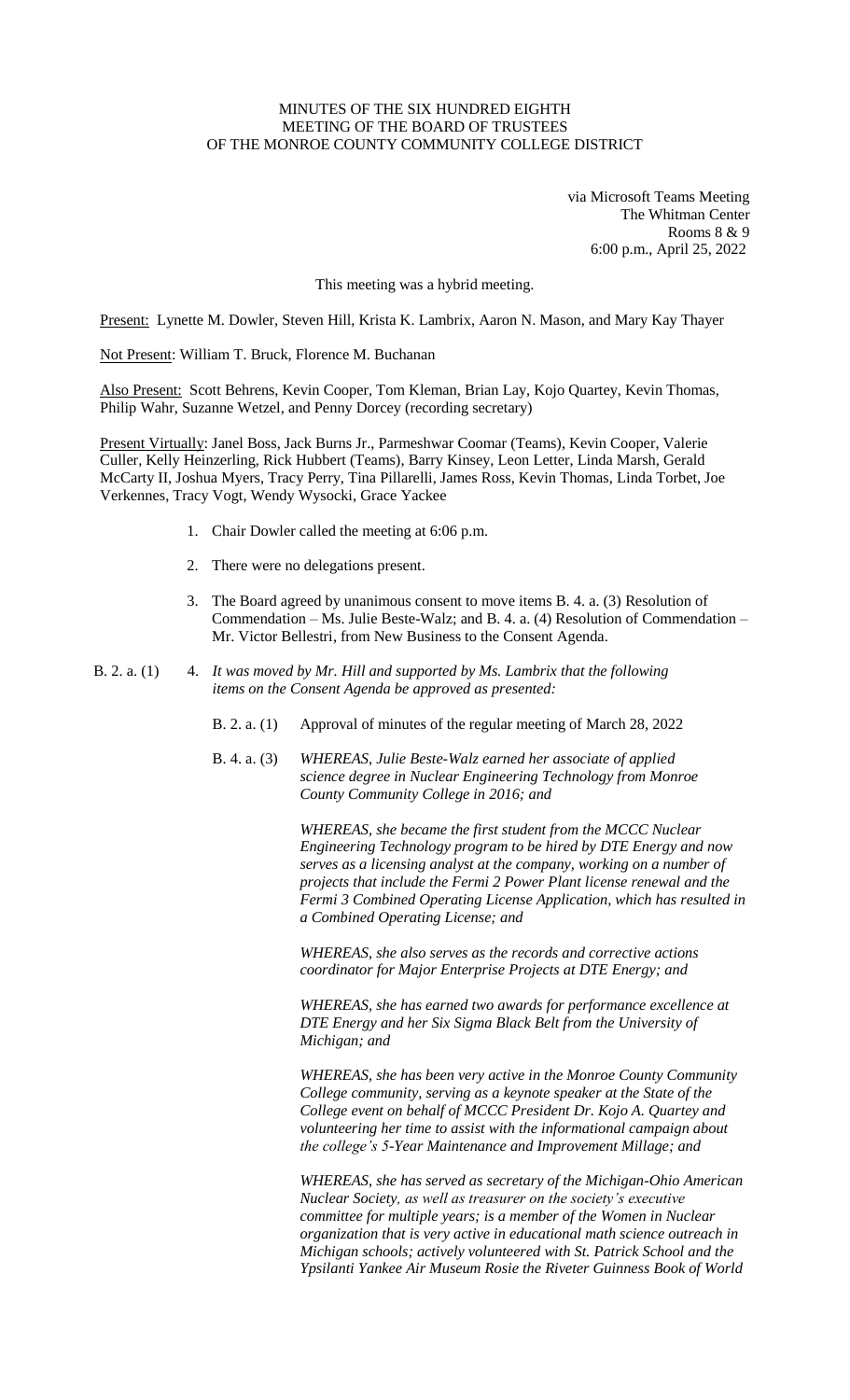*Records event, and helped earn DTE Energy Foundation grants for these non-profit partners; and*

*WHEREAS, she is an active, working mother. She and her husband, Brian are the parents of two boys – Garrick, who earned his advanced welding certification at MCCC, and Graham, who is an 11th grader at Jefferson High School; and* 

*WHEREAS, she volunteers he time to assist St. Anne's Catholic Church, the Salvation Army, Military Families of Monroe County, the Monroe County Lake Erie Muskrat Run, the Humane Society of Monroe, Habitat for Humanity and Habitat Women Build events, and Jefferson High School; and*

*WHEREAS, she is a woman of great character and integrity who exemplifies the best of Monroe County Community College;*

*THEREFORE, BE IT RESOLVED, that the Board of Trustees recognizes and congratulates Julie Beste-Walz on her accomplishments and accolades, and*

*THAT IT FURTHER BE RESOLVED, that the Board of Trustees honor her with the 2022 Monroe County Community College Alumnus of the Year Award and expresses its sincere gratitude and appreciation on this Monday, April 25, 2022.*

B. 4. a. (4) *WHEREAS, Victor Bellestri and his wife Bonnie have been donors to The Foundation since its inception, giving generously each of the past 23 years of its existence to causes benefitting the college; and*

> *WHEREAS, the Bellestri Family has supported capital campaigns with major gifts recognized by the naming of the La-Z-Boy Center Main Entry Vestibule, Career Technology Center Internet Café and most recently the endowment of a scholarship dedicated to assist students facing a financial emergency; and*

> *WHEREAS, Mr. Bellestri has distinguished himself by more than financial generosity alone by joining The Foundation Board of Directors in 1999 as both an inaugural director and the board's first elected treasurer; and*

> *WHEREAS, his financial acumen skillfully guided the finance committee and board through many complicated financial issues, including the creation of an investment strategy, development of investment policy statement and the bi-annual assessment of The Foundation's investment portfolio and wealth managers; and*

> *WHEREAS, The Foundation sits on very solid financial footing thanks in great part to his leadership, with a net position now exceeding \$10,000,000; and*

*WHEREAS, he was elected chair of The Foundation in 2017, becoming only the second person to lead the board; and*

*WHEREAS, his stature, experience, calm demeanor and steady hand allowed for a smooth, effortless leadership transition; and* 

*WHEREAS, his tenure as chair included some of the most challenging moments in the college's history, and yet in the face of adversity he represented everything a chair should be: supportive, visionary, flexible and capable, and through his empowering leadership The Foundation thrived and grew; and*

*WHEREAS, few live, breathe and embody the mission of MCCC more than Mr. Bellestri, and he does so simply because he sees and appreciates the good the college does in the community he calls home; and*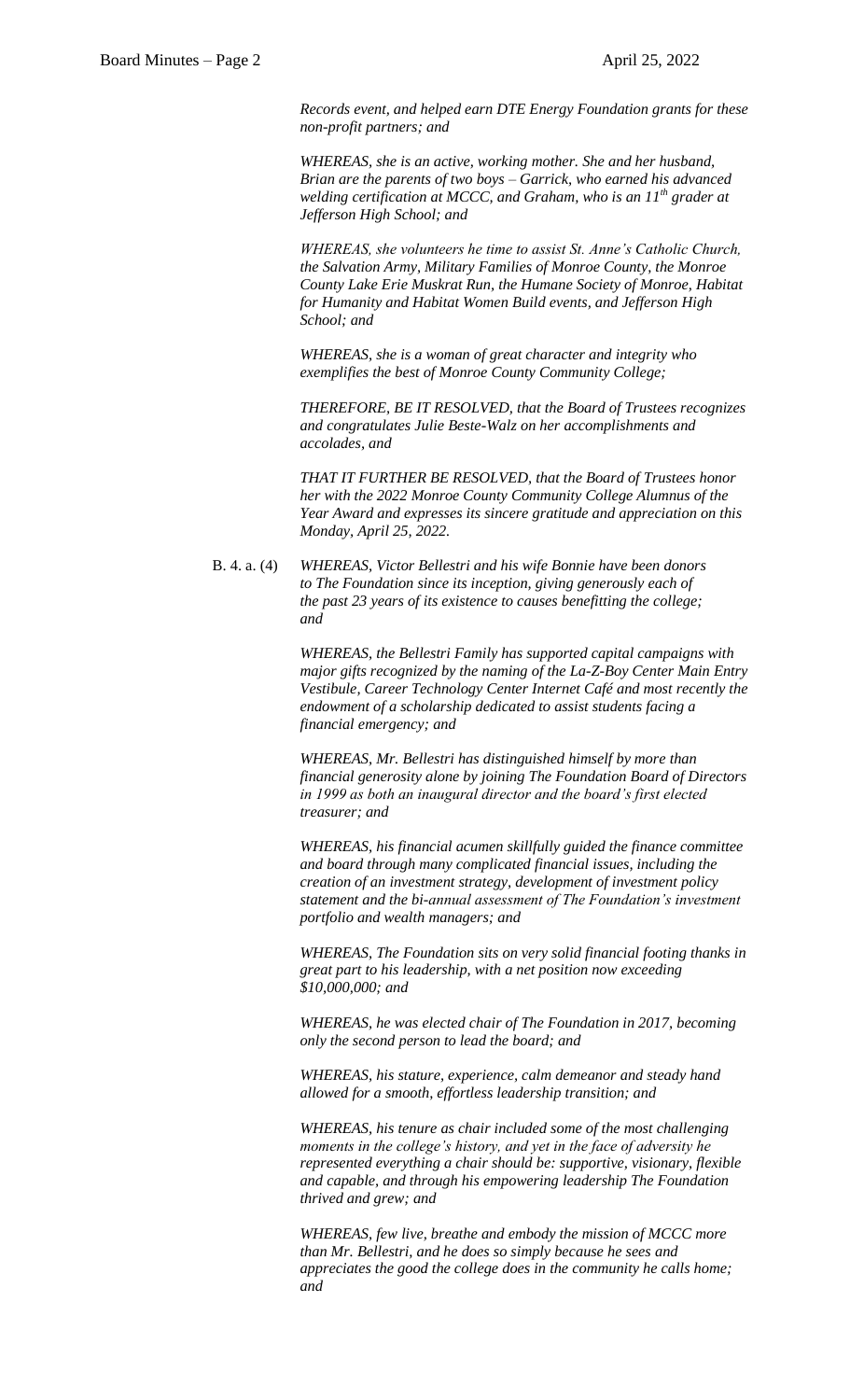*WHEREAS, he is so proud of his affiliation with MCCC that each December Mrs. Bellestri visits campus to buy her Christmas gifts for Mr. Bellestri from the campus store so he can sport the latest MCCC fashion; and*

*WHEREAS, he leads The Foundation Board of Directors with grace, dignity, generosity, humility, empathy, skill, compassion and intelligence and this college is incredibly fortunate to have him as a persuasive and passionate advocate for the mission of MCCC.*

*THEREFORE, BE IT RESOLVED, that the Board of Trustees recognizes Mr. Victor S. Bellestri as the 2022 College Supporter of the Year in recognition of his past and continued support of Monroe County Community College, its students and the public; and*

*THAT IT BE FURTHER RESOLVED, that the Board of Trustees expresses its sincere gratitude and congratulations to him on this Monday, April 25, 2022.*

The motion carried unanimously.

## 4. New Business

B. 4. a. (1) 5. *It was moved by Ms. Thayer and supported by Mr. Hill that the following resolution of commendation for Mr. Thomas Kleman be adopted:*

> *WHEREAS, Mr. Thomas Kleman, has decided to retire from his position as Power Systems Chief with Monroe County Community College, effective February 23, 2022, and*

*WHEREAS, he has given 25 years of dedicated service to the College, serving as a student assistant, Group I General Maintenance worker (both as a custodian and groundskeeper), Group III Power Systems Trainee, Group IV Power Systems Operator, and Group V Power Systems Chief, and*

*WHEREAS, he is a 2002 Summa Cum Laude graduate of Monroe County Community College earning an Associate of Applied Science degree and holds a high-pressure steam boiler operator's license and the Certified Building Operators (CBO) certification, and*

*WHEREAS, he has served as a mentor, role model and trainer for his co-workers and has helped to foster a high level of professionalism within the maintenance staff, and*

*WHEREAS, he has served in many leadership roles during his tenure at the College*  including: The Foundation at MCCC Board of Directors (2017-2018), Monroe County *Community College Maintenance Association Vice-President (2014-2021), the Great Pumpkin Pursuit 5K Scholarship Fundraiser Committee (2010-2014), and the advisory committee for the selection of the engineer for the campus-wide geothermal system, and*

*WHEREAS, he has been a voice for change and innovation on campus, embracing and helping to implement numerous technological and mechanical updates including the geothermal system and the automation controls, and*

*WHEREAS, everyone associated with Monroe County Community College has benefited from the diligence and commitment he has put into his work on behalf of the College and its Mission, and*

*WHEREAS, he will be remembered as an admired co-worker and outstanding employee who demonstrated an impeccable work ethic, love of learning, and commitment to the College and its students.*

*THEREFORE, BE IT RESOLVED, that the Board of Trustees recognize Mr. Thomas Kleman for his dedicated service and contributions to the College, our students, and the community, and*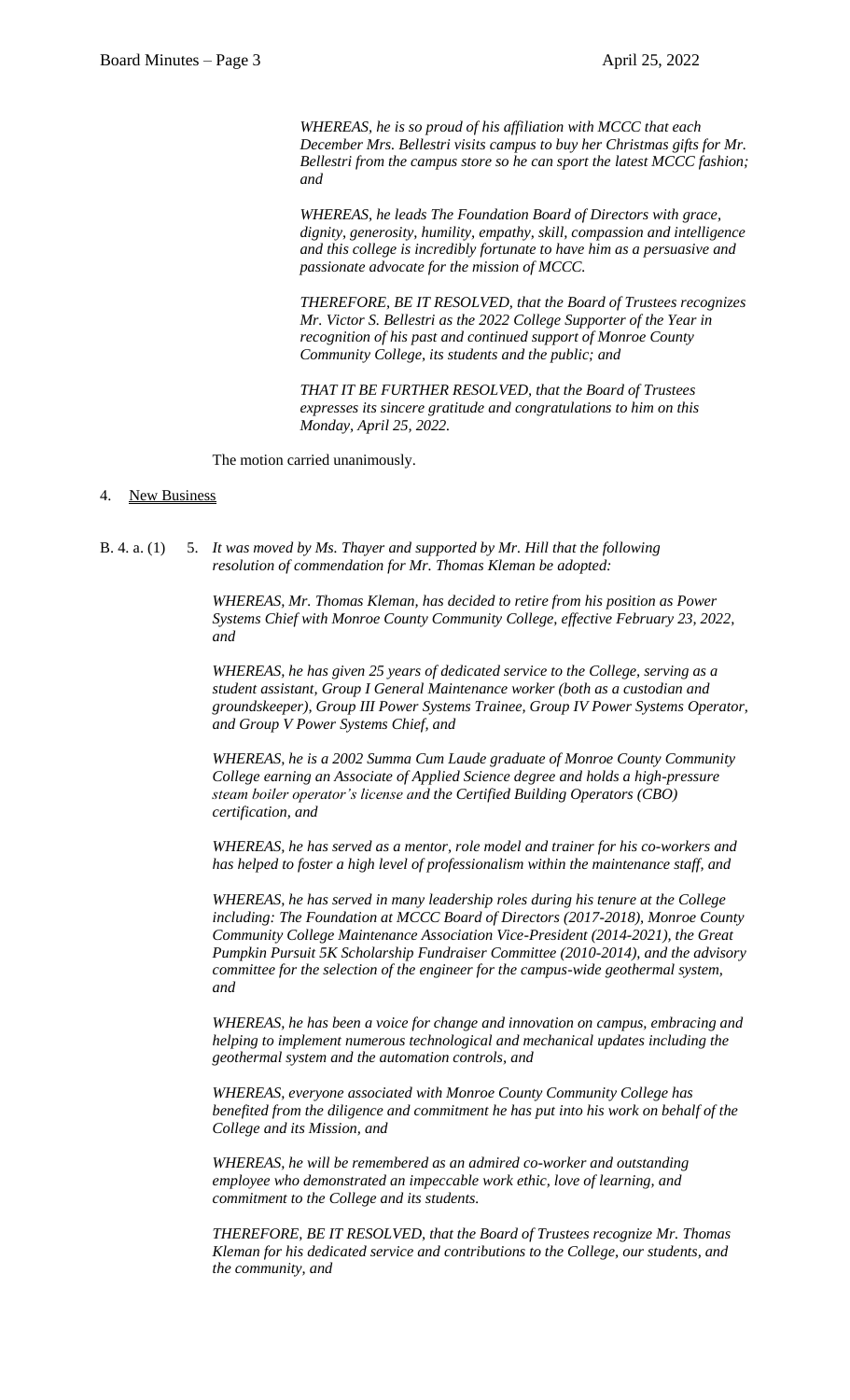*THAT IT BE FURTHER RESOLVED, that the Board of Trustees expresses its very best wishes for his continued success, well-being, and happiness on this Monday, April 25, 2022.*

The motion carried unanimously.

B. 4. a. (2) 6. *It was moved by Mr. Mason and supported by Ms. Thayer that the following resolution of commendation for Mr. Kevin Thomas be adopted:*

> *WHEREAS, Chef Kevin Thomas will retire from his position as Instructor of Culinary Arts and Foodservice Education at Monroe County Community College, effective May 6, 2022, and*

> *WHEREAS, Chef Thomas has been an exceptional full-time faculty member at MCCC for almost 35 years and a valued and highly esteemed professor in the Business Division, and*

*WHEREAS, Chef Thomas has taught a wide variety of culinary courses, and*

*WHEREAS, Chef Thomas has created a positive work environment in numerous classes that has allowed students to develop academically as well as personally, serving them well both at MCCC and beyond, and*

*WHEREAS, Chef Thomas has hosted events for MCCC and the general community over the years through the culinary program, including community events, buffets, and the operation of Cuisine 1300, and*

*WHEREAS, Chef Thomas was awarded Faculty of the Year for 1990-1991 and will serve as the Honorary Grand Marshal for MCCC's graduation ceremonies this year, and*

*THEREFORE, BE IT RESOLVED that the Board of Trustees recognizes Chef Kevin Thomas for his dedicated service and contributions to his students and the community, and*

*BE IT DECIDED that by the President's recommendation, Chef Kevin Thomas shall hereby be granted faculty emeritus status, and*

*BE IT RECORDED that the Board of Trustees wishes for Chef Kevin Thomas continued success, good health, and happiness on this day, April 25, 2022.*

The motion carried unanimously.

B. 4. a. (3) 7. *It was moved by Ms. Thayer and supported by Mr. Mason. that Policy 4.02, College Parallel and Career Programs be approved as presented.*

The motion carried unanimously.

8. Chair Dowler took a moment to mention that the Board met off-site on Friday, April 22, 2022, for training at a Board study meeting. The Board had a retreat that was several hours long and the meeting was worth every second of the investment. Ms. Dowler stated that if she were to summarize the Trustees' work together, she would say it made them stronger, more aligned, and more collaborative. She said that they really challenged themselves as a Board and brainstormed about how they can serve the community in a greater and more impactful way in the positions to which they have been elected. She thanked the Board for their investment of time, energy, and brain power and thanked Dr. Quartey for his excellent engagement throughout the process and input. Ms. Dowler also thanked Penny Dorcey Executive Assistant to the President and Secretary to the Board of Trustees, for all of the miracles she worked to get the Trustees prepared for the retreat, and because there was a lot of work that went into preparing for offsite location, as well as for preparing the documentation.

Ms. Dowler said that as Board Chair, she wanted to let the trustees and the administration know that the Board will be establishing several ad hoc committees to begin the work they discussed talked at the retreat. One of the things that they will be working on is meeting efficiency. They want to be really purposeful about having good quality, high quality dialogue, and to work on strategic initiatives and activities. They will be purposeful about being clear and concise about presentations. Most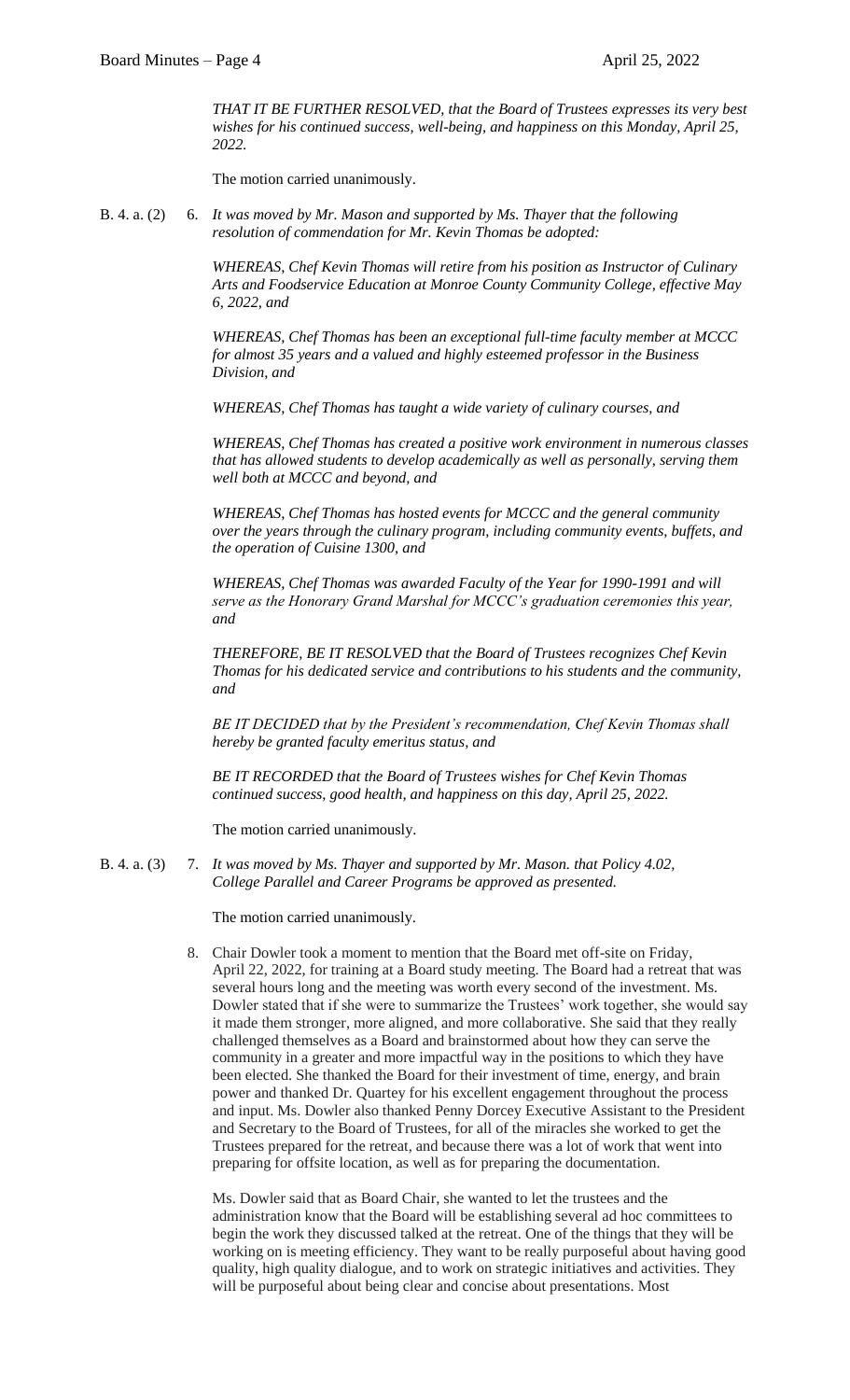presentations will be held to five minutes or less unless the trustees have questions, and then they may go slightly over. This is respectful of not only the trustees time, but of the staff's time as wellShe invited the administration to help them in that respect. She asked that presenters focus on the points that they want the trustees to take away from the meeting. Think about the key points they want to make sure the Board takes out of the room so that when they are out advocating on behalf of the College, and working with the community, the students, and residents that elected them, they can clearly articulate the key points of the presentation. Chair Dowler paused to thank those who participated in the retreat, and to give the administration and staff some insight into insight into the changes that come over the next months. These changes will not only be more respectful of the trustees' time, but have the staff's time as well. Chair Dowler also mentioned that the trustees would like hard copies of all presentations at least our days prior to the meeting so that presenters are not just reading them at the meeting. This will give the trustees time to digest the information and then the presenters can focus on the high points of the information.

C. 3. a. (1) 9. President Quartey announced the following staff appointments, resignations, etc.

Staff Appointments:

Adam Wilson, Power Systems Trainee, effective April 11, 2022 (Replacing Thomas Kleman) Jarrod Saum, Student Success Navigator—Retention & Completion, effective April 18, 2022 (replacing Damaris Sargent)

Resignations: Nicholas Scheer, Payroll Accountant, effective April 8, 2022 AJ Fischer, Director of Financial Services, effective May 6, 2022

- C. 3. a. (2) 10. The Board received a note of appreciation from Ann Telfer for the memorial to Planned Pethood, sent at the passing of her husband, MCCC Professor Emeritus, Terry Telfer (enclosure)
- C. 3. a. (3) 11. Suzanne Wetzel, Vice President of Administration/Treasurer, gave the board an update on the General Fund Revenues and Expenses for the period ending March 31, 2022.

Ms. Wetzel reported that the state budget is still unsettled. There are three state budgets, the Governor's budget, the House budget, and the Senate budget. The Governor's budget is the most generous in terms of total funding. The House budget is the most generous in terms of base funding. Currently, we are holding with the Governor's budget and will adjust once Lansing sends us the final numbers.

Ms. Wetzel reported that the College closed on the Lewis Avenue property (3.36 acres). She and Dr. Quartey signed the paperwork on April 18th. The purchase was successful and Ms. Wetzel has updated the property transactions listing so that the trustees have a copy for their files, in terms of all MCCC's property.

Ms. Wetzel commented that MCCC owns approximately a little over 100 acres of farmland out on Dixon Road. Total holdings to date on main campus are just a little over 200 acres, Dixon Road is a little over 115 acres, and now Whitman property is at a little 28 acres. She says there is still one little piece missing for Dixon Road that needs to be figured out because there was a house on the property that was on a land contract, and the Board directed disposal of the asset. Ms. Wetzel will update the College records and the Board once she figures out the missing pieces. Ms. Wetzel will send a copy of the document she spoke from to Ms. Dorcey so that she can distribute it to all Board members for purposes of inclusion.

C. 3. b. (1) 12. President Quartey summarized his reports to the Trustees, which he sends every other week.

> Dr. Quartey commented that as Ms. Wetzel mentioned earlier, the state budget hearings are ongoing with expected increases being anywhere between 3 percent and 10 percent. He shared a thank you letter from Victor Bellestri for being selected as College Supporter of the Year. Mr. Bellestri, also the Chair of The Foundation at MCCC, said that he was "breathtakingly overwhelmed" by the honor bestowed upon him and that there are "no words in the English language that are expressive enough, visual enough, heart-felt enough" or grand enough to express his feelings about receiving this award.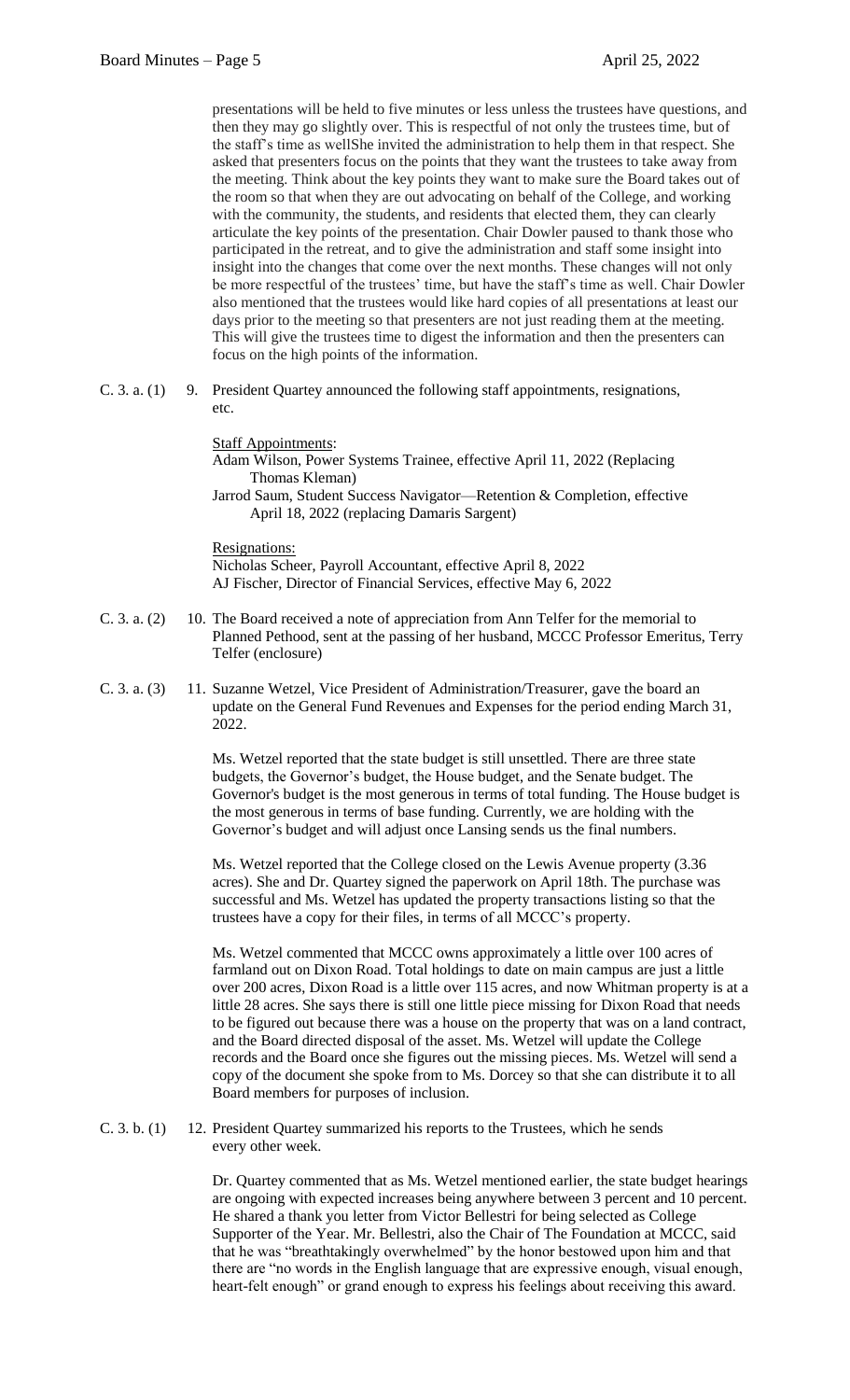Mr. Bellestri's complete letter is part of the permanent Board file and can be obtained from the President's Office.

President Quartey went on to report that faculty negotiations are ongoing. Support staff negotiations have not yet started. Dr. Behrens is applying for Local College Access Network (LCAN) planning grant meeting. The last LCAN meeting took place on April 22nd. Work with the Ralph Wilson Foundation continues. Presidents are hoping to meet with the funders in May. Preparation for fall semester continues in earnest, with more classes expected to be face-to-face. A recent student survey shows that over 85 percent of students prefer some virtual format. COVID Testing Through LynxDx will end on May 6<sup>th</sup>, "due to low or no demand." The Board Retreat took place last Friday, April 22nd, with Dr. Pamila Fisher, consultant from ACCT.

Commencement takes place this Friday, April 29<sup>th</sup> for the first time in three years. Congressman Tim Walberg is the speaker. Last Thursday, Dr. Quartey spoke at Monroe High School's National Honor Society Induction Ceremony. Joshua Myers, Executive Director of The Foundation, received an unexpected check today from Donna Brett for \$131,000. Dr. Quartey is served on a panel this morning at the Toledo Metropolitan Council of Governments (TMACOG) General Assembly. Dr. Behrens also presented on Reconnect at the assembly.

C. 3. b. (2) 13. Joe Verkennes, Director of Marketing and Communications, presented the Winter 2022 Enriching Lives Award to Janel Boss, Administrative Assistant to The Foundation and Marketing and Communications.

> Other nominees included, Kessie Drouillard, Registrar's Office Assistant and Processor; Kristina Henry, Experiential Learning Coordinator; and Andy McCain, Program Coordinator Agricultural Operations.

C. 4. a. (3) 14. Dr. Kevin Cooper, Dean of Sciences and Mathematics, summarized the activities of the Administrator Council over the past academic year.

> Dr. Cooper mentioned that at the start of the year, Linda Torbet, Director of Human Resources, provided the Council members an Employee Relations training session, as well as training on Exempt versus Non- Exempt Employee Status. In October, Dr. Melissa Grey, Professor of Psychology, Edmund La Clair, Professor of History, and Barbara Mauter, Faculty Specialist Peer Tutor, presented a draft of the MCCC Land Acknowledgement. Also in the fall, Jeff Peters, Coordinator of e-Learning and Instructional Support, presented information on the renewal of MCCC's Brightspace contract. The Councils had the opportunity to give input on whether the renewal for this learning management system (LMS) would be for three years or five years.

Dr. Cooper went on to say that in November, prior to the Higher Learning Commission (HLC) visit, Dr. Ken Mohney presented modifications to the Instructional Assessment Plan, such as updating terminology, definitions, and data submission. That was the main focus of many of the Council meetings because they are so important for accreditation. Following on that theme, in January, Dr. Quri Wygonik, Director of Institutional Research, Planning and Accreditation, presented some information and helped with preparation for that visit. Post HLC visit Dr. Grace Yackee, Vice President of Instruction, presented the draft HLC focused visit team report, complete with observations and recommendations going forward.

In January, Dr. Scott Behrens and Peter Coomar, Dean of Applied Sciences and Engineering Technology, presented a draft of MCCC's Belonging Plan, which was updated per the Council's feedback, and then brought back to the Council for review and electronic vote. Back in the fall, Dr. Cooper presented a Grant Management Discussion after a request was made for a more structured process. As a result of the discussion on that topic, there was a recommendation to resurrect a flowchart for better progression, and to revise the policy and procedures surrounding Grant Management. Recently, Dr. Quri Wygonik presented the CCSSE Survey results, Barry Kinsey, Director of Workforce Development, led an informational discussion on lockdown in security measures. Dr. Cooper has also discussed security measures with Dr. Quartey during his one-on-one meetings. The idea of having security drills was discussed as was review and revision of the Emergency Response Plan.

C. 4. b. (4) 15. Dr. Philip Wahr, Associate Professor of Biology, gave a brief update on the activities of the Faculty Council over the past academic year.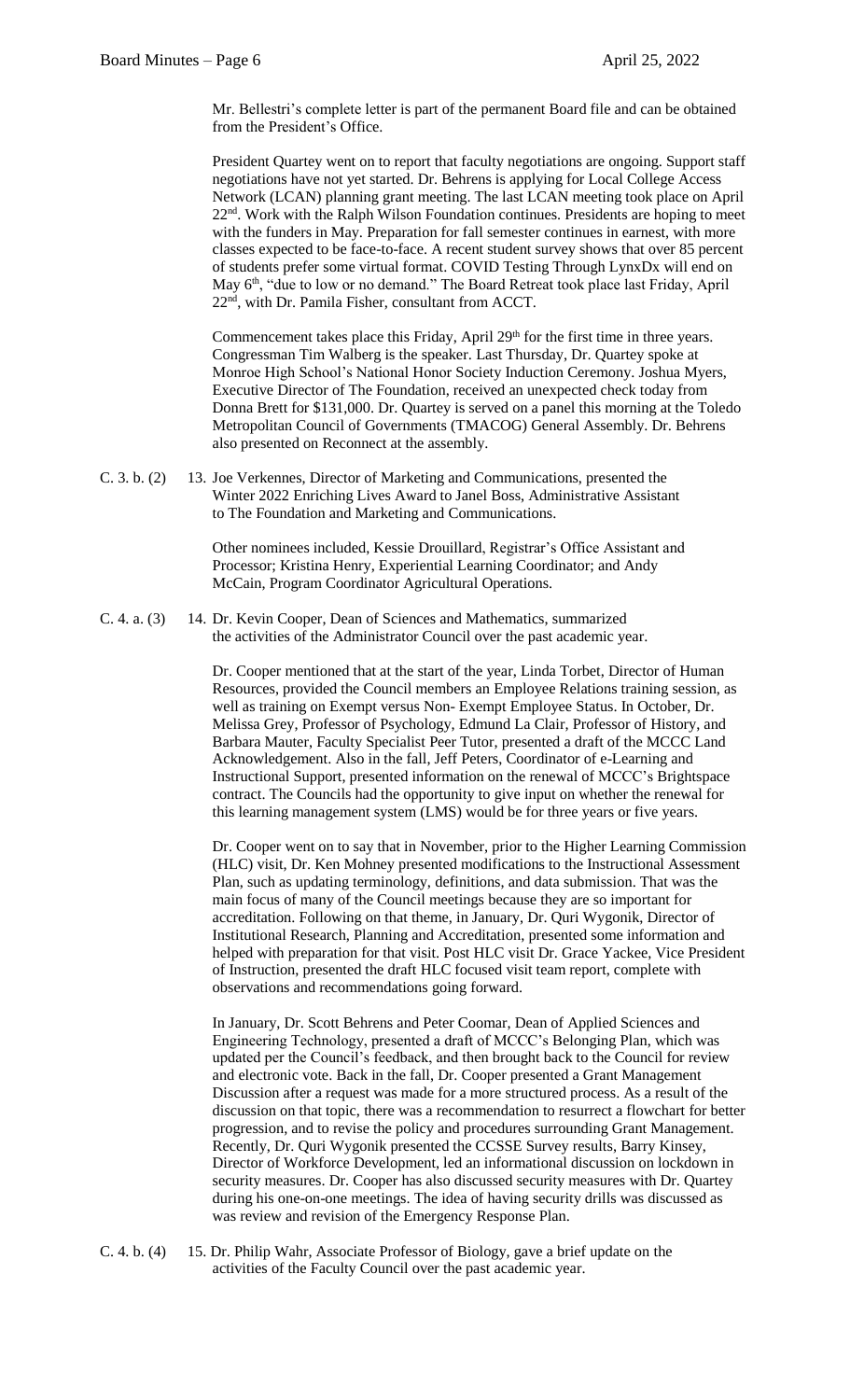Dr. Wahr reported that Faculty Council has had six meetings this year, most of which were focused on the upcoming HLC focused visit on assessment. The first half of the year was basically all about the upcoming visit. The Council approved changes to instructional assessment plan, as well as the extension of the pilot course section assessment plan. They also approved the Diversity, Equity, and Inclusion Belonging Plan. In addition to the above, the faculty Council began two study groups, one to look at transfer degree requirements and review the current requirements for MCCC's transfer degrees, specifically the associate of arts and the associate of science degrees. The groups have met several times already and are expected to comeback to the full faculty Council in September for approval of their suggestions. Faculty Council also created a study group to look at the assessment process, in addition to what the Learning Assessment Committee (LAC) is already doing. The focus is to look more in depth at what other institution are doing and to review the additional institution assessment plans along with LAC, and to look at modes of assessment beyond what LAC is doing.

Dr. Quartey commended LAC on the tremendous amount of work they have done. Dr. Wahr commended Dr. Nicole Garner, Professor of Nursing, and Dr. Ken Mohney, Professor of Anthropology, who co-chair the committee. Also, recognized were all of the faculty who came together, Dr. Grace Yackee, and Dr. Quri Wygonik. In the end, the College received a positive report from the HLC visiting team.

In response to a question by Chair Dowler on the effectiveness of the council model, Dr. Kevin Cooper commented that he appreciates that items go to all three councils so that there is communication. Dr. Wahr added that he believes some do not go to the councils when they should. He would like to see more things go through the councils. Dr. Cooper also said that in terms of the Board meetings, the five-minute presentation rule keeps the information from becoming repetitive. He would like to see a similar rule for council presentations as well.

C. 4. b. (5) 16. Wendy Wysocki, Professor of Business and Economics, gave a brief update on the activities of the Governance Evaluation Committee over the past academic year.

> Ms. Wysocki, Professor of Business and Economics/Governance Evaluation Committee (GEC) Chair, reported that, in November, she met with Dr. Quri Wygonik to complete the committee's check-in as part of the strategic planning process. The Full committee met on March 29<sup>th</sup>. They discussed updates to the handbook, clarified the charge of the Strategic Planning Committee, and reviewed the progress he committee is making to address the top issues that were identified from the 2019 council model of shared governance survey. The governance model. The committee also completed its winter strategic planning check-in as well. From there, the committee continues to address those top priorities making sure that they are updating strategies and monitoring them. The GEC continually looks at ways to improve this dynamic model. Ms. Wysocki stated that she always looks forward to guiding the GEC as it continues to work on these tasks for next year.

Ms. Wysocki said that, in terms of the model's effectiveness, she believes the model works. With old model there were many committees that were not interacting, and this model has helped that. We continue to find ways we can make it better, but overall, I think it is progress towards the types of things we were trying to accomplish by switching to this model.

Chair Dowler commented that the council updates were great with good conversation and content. The feed back from presenters was terrific. All three council reports took a total of 12 minutes. After hearing these reports, she believes the receivers can articulate the key components of each presentation. She thanked Dr. Cooper, Dr. Wahr, and Ms. Wysocki.

C. 4. b. (1) 17. Chair Dowler announced that the Board Study meeting is scheduled for June 6, 2022 at 5:00 p.m. Ms. Wetzel will hold a discussion of the 2022-23 Budget. The regular agenda is suspended for this meeting, and no votes will be taken nor will any business be transacted. All matters requiring a vote or any other action will be taken up at the next regularly scheduled meeting.

> Ms. Dowler commented that as discussed at the retreat, if there are particular things that you have an interest in or that you feel you need to understand in a deeper